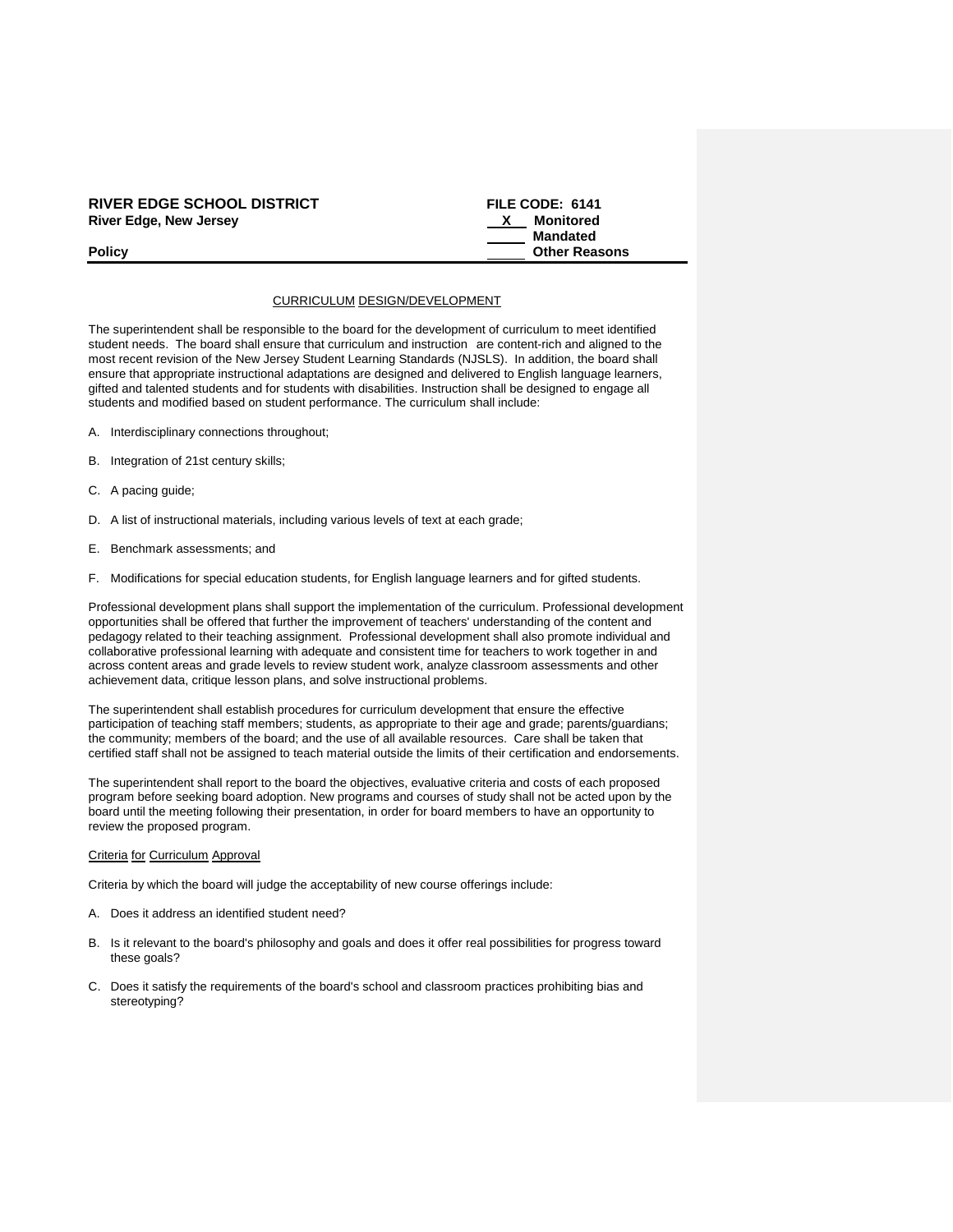CURRICULUM DESIGN/DEVELOPMENT (continued)

File Code: 6141

- D. If the proposed course replaces an existing program, what defect in the previous program is it designed to overcome?
- E. Does it include measures for determining progress?
- F. Does it address the necessary study skills?
- G. Has it been thoroughly studied and/or tested by district staff or by another district? What were the results?
- H. Has a curriculum guide been completed? If not, when can it be expected?
- I. Have the accompanying textbooks, electronic textbooks and other materials been recommended to the board?
- J. Have the costs and time of implementation been reviewed, including inservice training?
- K. Does the curriculum contain a method to evaluate its effectiveness in meeting district needs?

A plan for updating curriculum shall be developed and implemented. The superintendent shall report annually on all progress in curriculum development and the implementation of the curriculum plan at the time of the board's annual adoption of curriculum.

Adopted: May 30, 1990 NJSBA Review/Update:<br>Readopted:

Revised: March 1991 (Legal References), January 7, 2004<br>NJSBA Review/Update: September 2017 September 12, 2018

Key Words

Curriculum, Curriculum Design/Development

| Legal References: N.J.S.A. 18A:34-1 |                           | Textbooks; selection; furnished free with supplies;<br>appropriations |
|-------------------------------------|---------------------------|-----------------------------------------------------------------------|
|                                     | N.J.A.C. 6A:8-3.1 et seq. | Implementation of the New Jersey Student Learning<br>Standards        |
|                                     | N.J.A.C. 6A:13-2.1        | Standards based instruction                                           |
|                                     | N.J.A.C. 6A:30-1.1et seq. | Evaluation of the Performance of School Districts                     |

Old Bridge Education Association v. Board of Education of the Township of Old Bridge, Middlesex County

The Comprehensive Equity Plan, New Jersey State Department of Education

## **Possible**

- **Cross References:** \*2131 Superintendent
	- \*5120 Assessment of individual needs
	- \*6140 Curriculum adoption
	- \*6142 Subject fields
	- Curriculum guides
	- \*6147 Standards of proficiency
	- Special instructional programs

\*Indicates policy is included in the Critical Policy Reference Manual.

**Comment [JH1]:** Questionnaire indicated that you do this "as mandated" A five year plan is not mandated so I left it flexible.